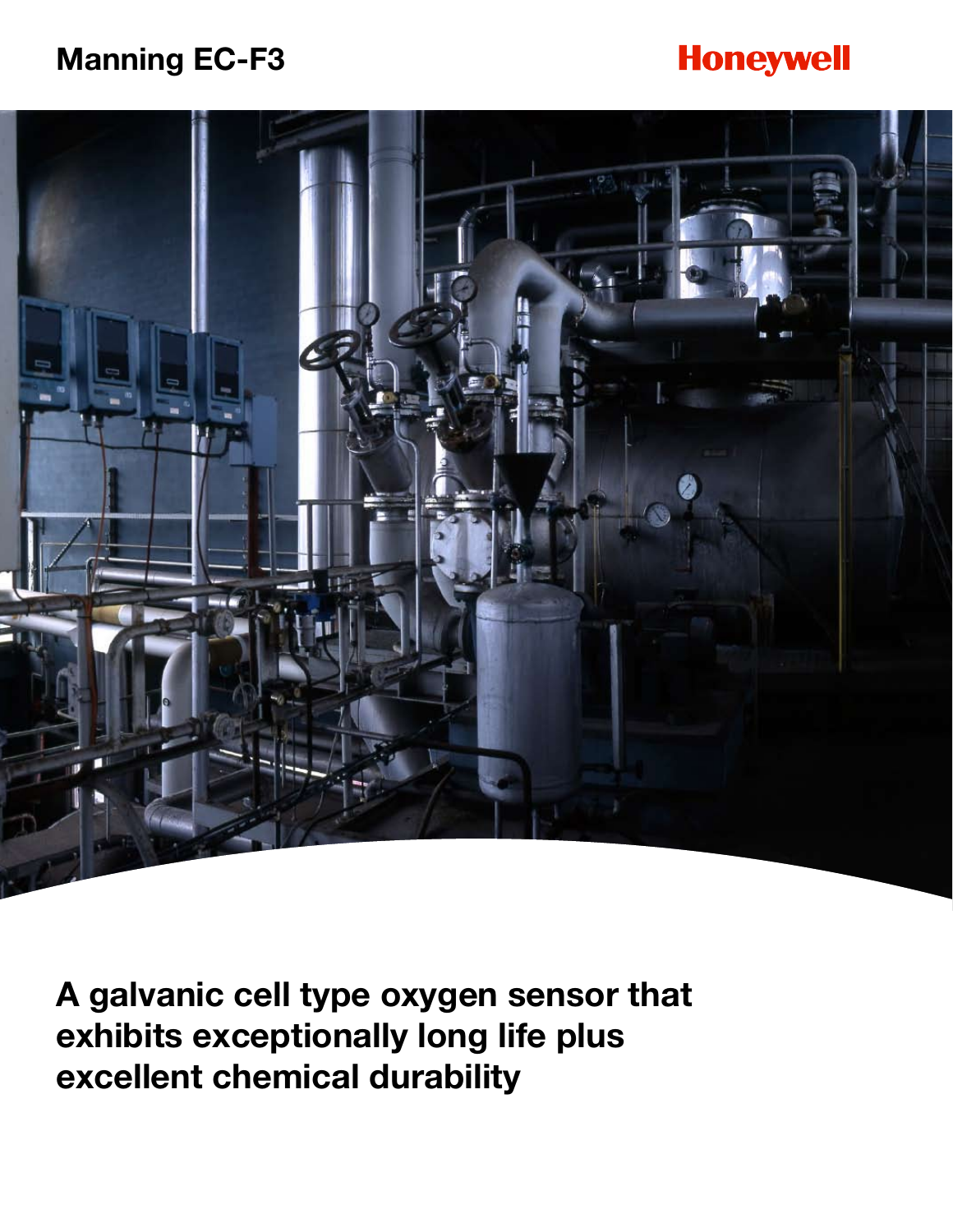## **Manning EC-F3 extended life oxygen sensor/ transmitter**



## **User Friendly**

- No moving parts or filters to replace
- Factory calibrated
- Requires minimal adjustments after installation

## **Oxygen Specific**

• Rapid response to oxygen

## **Reliable**

- Very long life (10 years at  $20.9\%$  O<sub>2</sub>)
- Not influenced by carbon dioxide, carbon monoxide, hydrogen sulfide, nitrous oxide, sulfur dioxide or hydrogen
- Automatic temperature compensation
- Fast response (90% in 60 seconds)
- Sealed disposable cell

## **Easy Maintenance**

- Sealed disposable cell
- Quick and easy calibration

## **Versatile**

• Can be used with any Honeywell Analytics readout

## **Housing**

- NEMA 1 #16 gauge heavy-duty steel enclosure
- NEMA 4 packaging available
- Explosion-proof design available

In the past, oxygen sensors have been prone to be short lived and, at times, erratic. The Manning EC-F3 oxygen sensor utilizes a larger supply of electrolyte that is formulated to be minimally affected by interference gases, even carbon dioxide (CO<sub>2</sub>). The sensor is also temperature compensated.

The standard  $O<sub>2</sub>$  sensor is housed in a rugged #16 gauge, NEMA 1 design steel enclosure. An optional bargraph readout, which will provide a downscale alarm, can be mounted inside the enclosure.The transmitter/ pre-amp provides a linear 4/20 mA current signal out in two ranges: 0-25% or 15-25%.

The oxygen sensor is boardmounted and easily replaceable. The transmitter/pre-amp has been designed with EMI and RFI filtering and shielding.

## **Applications**

- • Boiler Rooms
- Breweries
- • Confined Space Entry
- Food Processing
- Fruit, Vegetable Processing
- • Greenhouses
- Oxygen Depletion Alarms
- Poultry, Meat, Fish Processing
- Refrigeration Systems



**The Manning EC-F3 exhibits excellent accuracy and precision, with negligible response to common interference gases and dramatic changes in relative humidity.**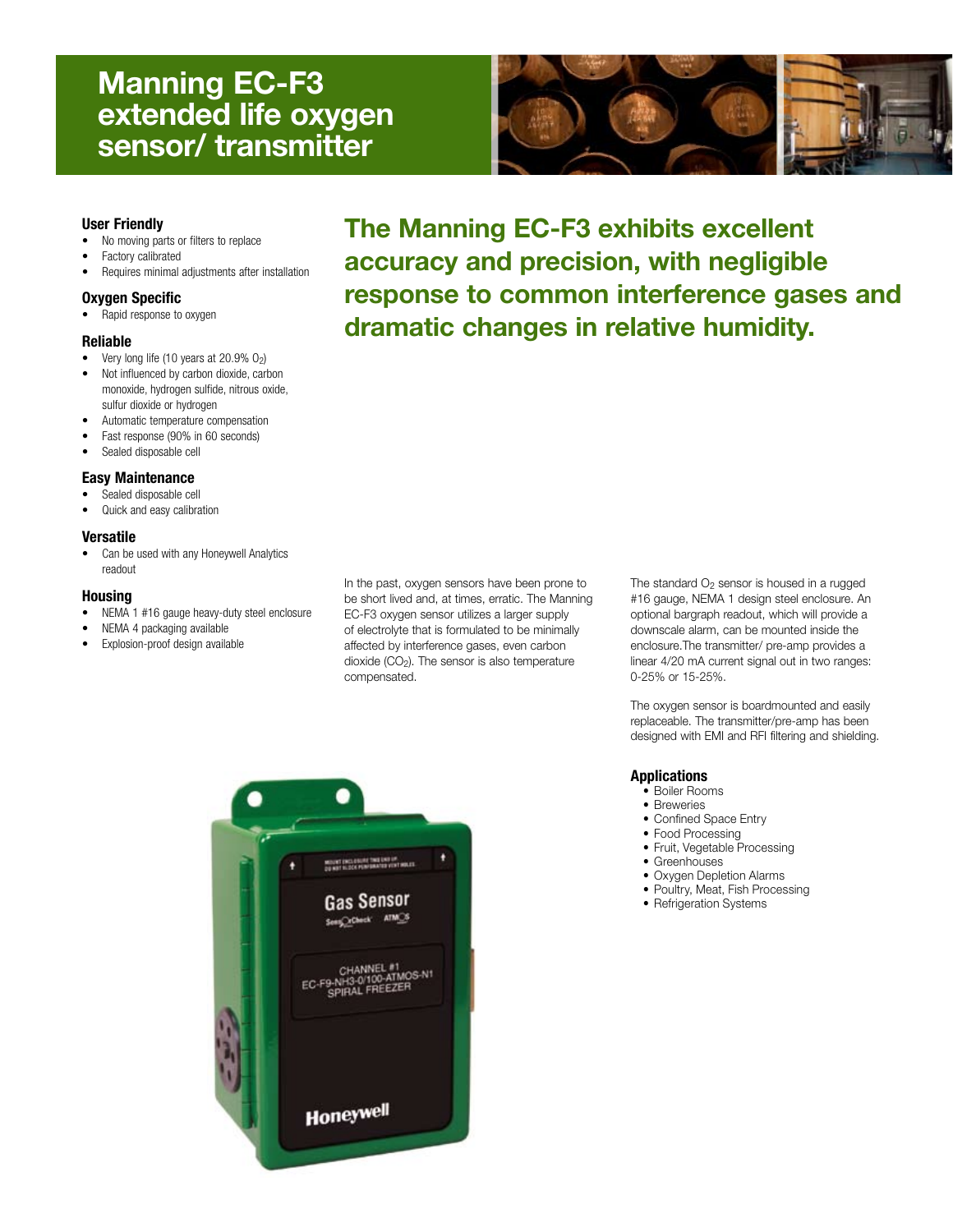# **Technical summary**



| <b>General Specification</b> |                                                                                                                                                                                                                                                                                            |
|------------------------------|--------------------------------------------------------------------------------------------------------------------------------------------------------------------------------------------------------------------------------------------------------------------------------------------|
| <b>Use</b>                   | The Manning EC-F3 Oxygen sensor is designed for the down scale and up scale monitoring of oxygen $(0_2)$ as a percentage of<br>the overall compensation of air in the environment being monitored.                                                                                         |
| <b>Common Operation</b>      |                                                                                                                                                                                                                                                                                            |
| Ranges                       | $0 - 25%$<br>15-25%                                                                                                                                                                                                                                                                        |
| <b>Output</b>                | 4/20 mA output, 250 ohms maximum at 24 VDC                                                                                                                                                                                                                                                 |
| <b>Accuracy</b>              | $\pm 3\%$                                                                                                                                                                                                                                                                                  |
| <b>Operational</b>           |                                                                                                                                                                                                                                                                                            |
| <b>Humidity</b>              | 5-100% RH (condensing)<br>ATMOSTM enviro-adaptive technology option required for condensing conditions or refrigerated areas (contact Manning)                                                                                                                                             |
| <b>Temperatures</b>          | 0°F to 125°F (-19°C to 53°C)<br>ATMOS™ enviro-adaptive technology option required for refrigerated areas or outdoors (contact Manning)<br>Storage, 10°F to 140°F (-13°C to 60°C)                                                                                                           |
| <b>Pressure Limits</b>       | Can operate from 0.5 Atm to 1.5 Atm<br>Output signal is directly proportional to ambient pressure changes                                                                                                                                                                                  |
| <b>Mounting</b>              | NEMA 1, gasketed, #16 gauge steel box<br>Unit must always be mounted with sensor pointed down $-$ keep away from vibration<br>NOTE: This oxygen sensor is for use in non-classified areas only.                                                                                            |
| <b>Power</b>                 | 24 VDC, 30 mA maximum, regulated                                                                                                                                                                                                                                                           |
| <b>Gas Sampling</b>          | Diffusion method is standard                                                                                                                                                                                                                                                               |
| Weight                       | 3 lbs. (1.4 kg)                                                                                                                                                                                                                                                                            |
| <b>Dimensions</b>            | 6 in. H x 4 in. W x 3.5 in. D (15.2 cm x 10.2 cm x 8.9 cm)                                                                                                                                                                                                                                 |
| <b>Cable Recommendations</b> | #18/3 shielded Belden #8770 or equal (cable length, up to 1500' to sensor)                                                                                                                                                                                                                 |
| <b>Options</b>               | Internally mounted GM-JR readout<br>Sample draw connections                                                                                                                                                                                                                                |
| <b>Interferences</b>         | Not influenced by carbon dioxide, carbon monoxide, hydrogen sulfide, hydrogen, chlorine, CFCs, HFCs, HCFCs or<br>cigarette smoke<br>No influence to 50% volume of methane<br>Not affected by ammonia concentrations up to 25 ppm (higher concentrations of ammonia will shorten cell life) |